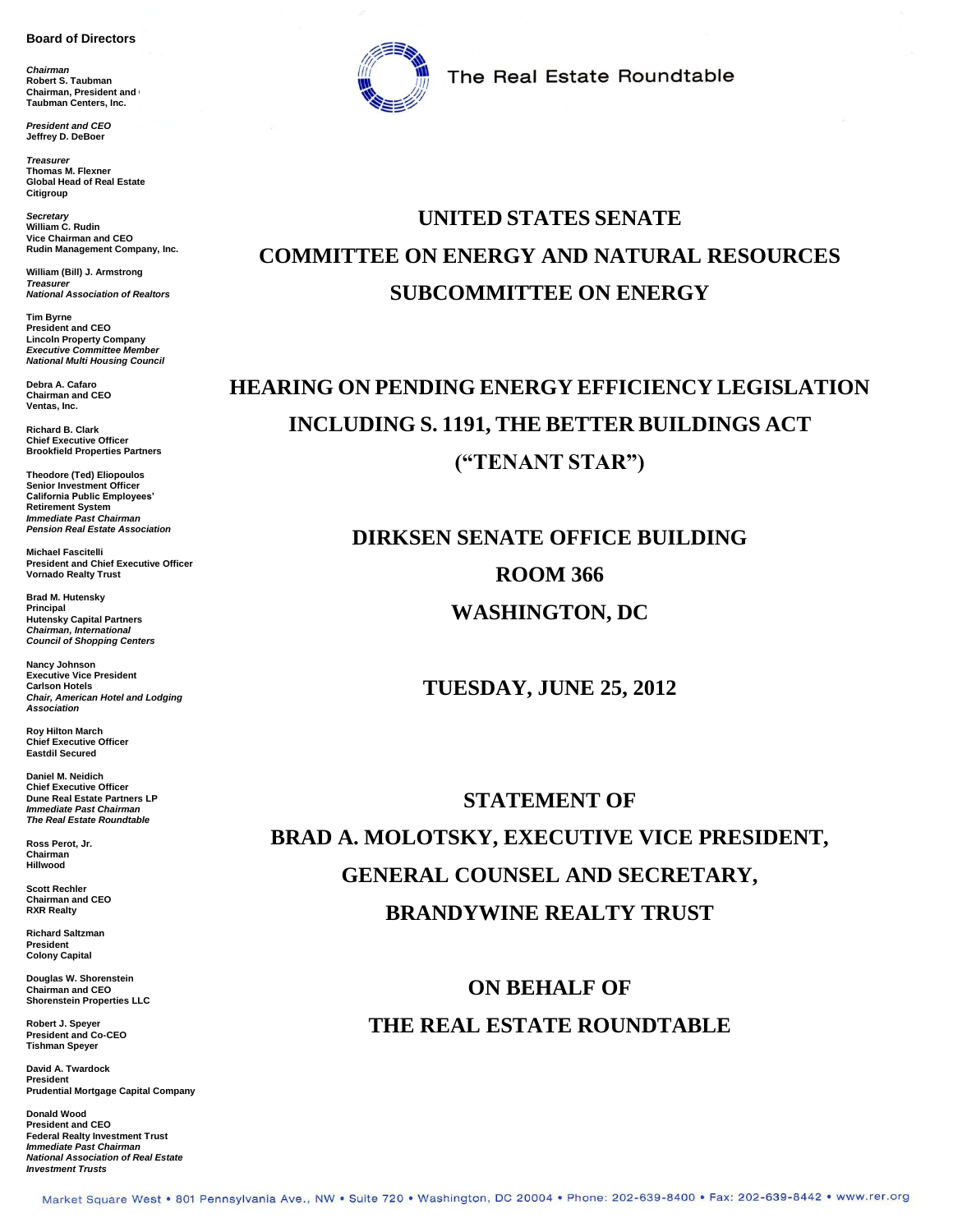#### **(I) INTRODUCTION**

Chairman Franken, Ranking Member Risch, and Members of the Energy Subcommittee, thank you for the opportunity to testify at this hearing on pending energy efficiency legislation.

My name is Brad A. Molotsky, and I am the Executive Vice President, General Counsel and Secretary of Brandywine Realty Trust [\(http://www.brandywinerealty.com/.](http://www.brandywinerealty.com/)) My *curriculum vitae* is attached for your reference. I am currently Vice Chair of the Sustainability Policy Advisory Committee (SPAC) of The Real Estate Roundtable [\(www.rer.org\)](http://www.rer.org/), and appear before you on its behalf. The Roundtable represents the leadership of the nation's top privately owned and publicly held real estate ownership, development, lending and management firms, as well as the elected leaders of the major national real estate industry trade associations. Collectively, Roundtable members hold portfolios containing over 5 billion square feet of developed property valued at over \$1 trillion; over 1.5 million apartment units; and in excess of 1.3 million hotel rooms. Participating Roundtable trade associations represent more than 1.5 million people involved in virtually every aspect of the real estate business. Gerard H. Sweeney, Brandywine's President and CEO, is one of The Roundtable's members.

Of the bills that the subcommittee is considering today, my statement will focus on and emphasize S. 1191, the "Better Buildings Act," introduced by Senators Michael Bennet (D-CO) and Kelly Ayotte (R-NH). Companion legislation has also been introduced in the House (H.R. 2126) by Representatives David McKinley (R-WV) and Peter Welch (D-VT).

As explained in more detail below, the Better Buildings Act will help drive commercial real estate markets across the nation to become more energy efficient through a voluntary, nonregulatory, non-financial, recognition-based program. This bill requires no appropriations, because it would build upon existing, highly successful partnership programs between the Environmental Protection Agency ("EPA"), the Department of Energy ("DOE"), and the private sector real estate community. S. 1191 has garnered widespread support from a diverse group of real estate and energy advocacy stakeholders, as evidenced by the letters to Senate and House energy committee leadership that are attached to this statement.

#### **(II) BRANDYWINE REALTY TRUST AND ITS COMMITMENT TO A SUSTAINABLE REAL ESTATE PORTFOLIO**

I would like to provide a bit of context as to my company and our commitment to owning and managing a high performance real estate portfolio. Brandywine Realty Trust (NYSE: BDN) is headquartered in Radnor, PA, and is one of the largest, full-service, integrated real estate companies in the nation. Organized as a real estate investment trust (REIT), Brandywine owns, leases and manages an urban, town center and suburban office portfolio of over 30 million square feet with properties in California, Delaware, Maryland, Metro DC, New Jersey, Pennsylvania, Texas, and Virginia.

An energy efficient real estate portfolio lowers utility bills and other operating costs. Minimizing energy use in our buildings is not simply good business for Brandywine and our tenants, but also responds to investors who increasingly demand more efficient and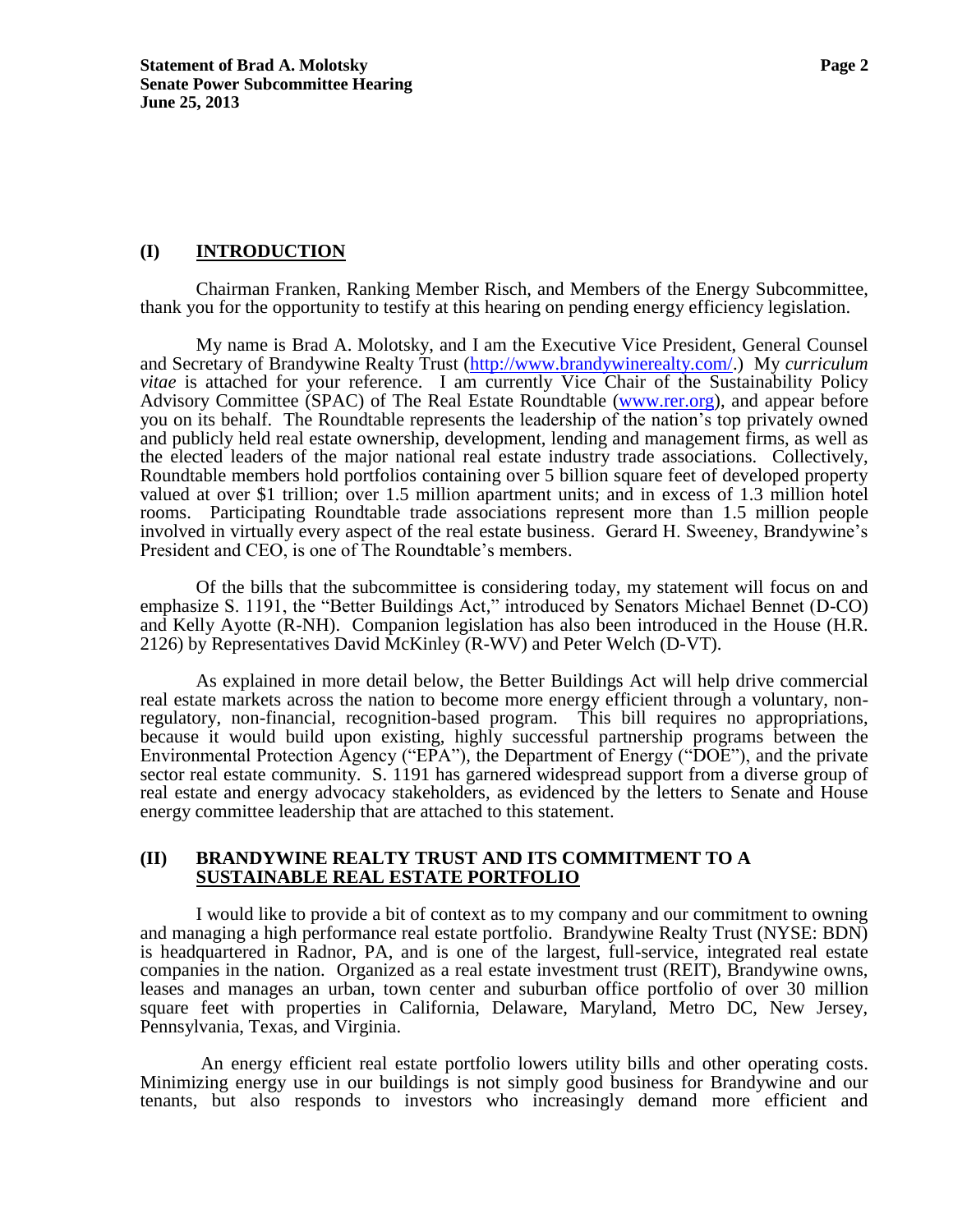environmentally-responsible performance. Sustainability and energy efficiency are thus among Brandywine's core values, consistent with an overall commitment to provide excellent office environments to our customers, our employees and our vendor service providers. As part of our management structure, we have established a Sustainability Advisory Group led by a coordinator who organized a "Green Team" that meets on a regular basis to develop and prioritize corporatewide policies and practices, makes recommendations to the Senior Management Committee, and keeps sustainability initiatives at high levels of awareness in our company through employee education and discussion programs. The Green Team is responsible for providing periodic reports to Brandywine's management and for posting results on-line regarding progress in minimizing our company's environmental footprint – reflected in policies such as those that encourage energy conservation in our assets' heating, cooling and lighting systems; negotiations with tenants and utilities to realize higher and more efficient performance from our buildings and spaces; use of sustainability criteria in the purchase of supplies, equipment, and services; and waste reduction and recycling platforms to minimize disposables and packaging, and foster the reuse of equipment and supplies where feasible.

As a result of these and other efforts, Brandywine is proud to have been distinguished with several of the real estate industry's prominent awards that recognize leadership in sustainability including an EPA Energy Star Partner of the Year (2013); Honorable Mention for NAIOP Sustainable Development Award - 2012; Finalist for NAIOP Developer of the Year 2012 and 2013; Pinnacle Award Winner for our sustainable efforts; and NAREIT Leader in Light Silver Award winner (2011).

### *Brandywine's Voluntary Participation in the EPA ENERGY STAR Program and Tenant Engagement on Energy Efficiency*

As S. 1191 draws heavily on the market acceptance of EPA's ENERGY STAR program for commercial buildings, it is worthwhile to discuss Brandywine's voluntary commitment to the program. In 2009, eight of the approximately 260 buildings in our real estate portfolio at that time were labeled as ENERGY STAR. Today, we have 97 ENERGY STAR-labeled buildings, representing over 14.5 million square feet of our owned portfolio as labeled by EPA (*i.e.*, receiving a "75" score or higher on the agency's rating scale). This represents over 50% of Brandywine's owned square footage, and over 75% of buildings where utility meters are in our name and where we can fully benchmark those assets ourselves. Monthly data from these meters is automatically fed into EPA's energy consumption benchmarking tool, Portfolio Manager; no human interaction is needed to direct this data or to return it to us with our ENERGY STAR scoring. The energy consumption data is then provided back to us on a per building basis, and shared every month with our Property Managers for over 205 assets that we presently own. This process reveals to us the "top performers" in our portfolio that strive for the ENERGY STAR label, and those that can improve their energy performance with positive impacts from equipment, behavioral changes, and/or increased education.

As a result of and in connection with Brandywine's voluntary involvement in the ENERGY STAR program and our use of the Portfolio Manager benchmarking tool, we have:

- Engaged a local company out of Richmond, VA to check 25 buildings in our  $\bullet$ Pennsylvania portfolio to confirm and fix metering configurations and assist in reducing consumption;
- Developed building-by-building energy plans in our Northern Virginia portfolio to review and reduce consumption;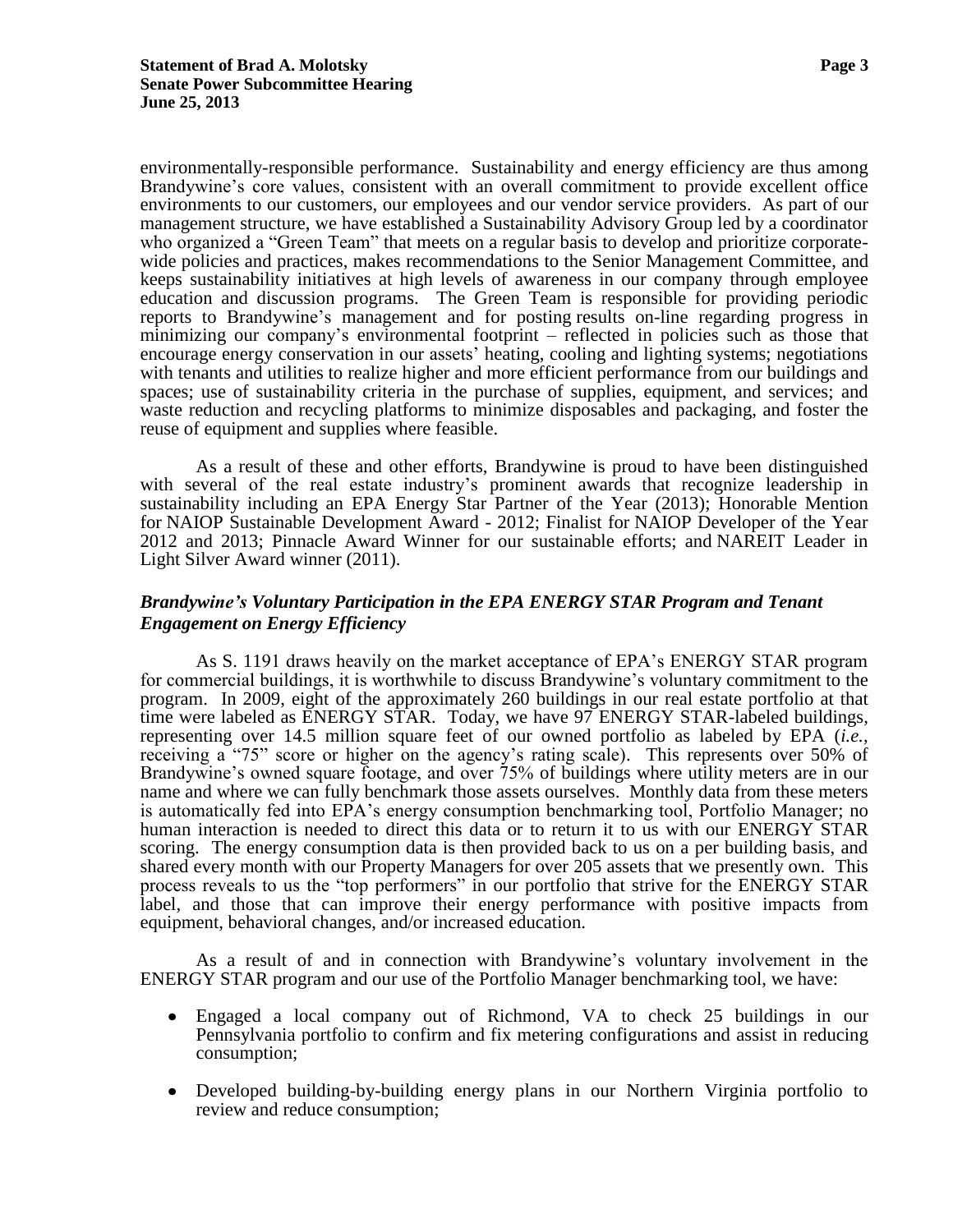- Automated our Richmond portfolio with Trane system controls that measure building energy consumption daily via pulse meters, and which send warning emails to our engineers when tolerance is out-of-kilter or if set points (start and stop times) are off by five percent;
- Retrofitted all parking lots serving our Richmond buildings with LED fixtures which  $\bullet$ will save wattage and extend useful life ten-fold;
- Retrofitted lobby and elevator lights in selected buildings in the Philadelphia, PA central business district, thereby reducing consumption and extending useful life – and using all local workers.
- Participated in EPA's national "Battle of the Buildings" competition a "biggest loser" program to recognize buildings that lower the most energy consumption over a 12-month period – where our participating assets have placed in the top 10-15 office buildings nationwide over the last two years.

Finally, while the energy measures I discussed above are steps Brandywine has taken that are within our control, the work we have started to better align tenants with our ENERGY STAR-related goals warrants a brief description. We have directly engaged with a tenant prospect and connected them with the team at NRDC's Center for Market Innovation, which is assisting them with an integrated design for their energy usage in a new leased space "fit-out." This high performance new tenant space design should save this tenant approximately \$1.25 million dollars in utility costs over the leased term (*i.e.,* the savings are between \$.85 to \$1.00 per square foot in a 225,000 square foot leased space). With another set of tenants in the middle of their leases, we have agreed to a 50/50 split to share the costs of lighting upgrades. The payback on this effort was less than three years, which was inside the lease term  $-$  a great result for the tenants and for our building's performance. Also, we have met with various tenants to engage them in discussions about how they can better manage "plug loads" and lighting loads within their leased spaces via wireless devices (*e.g.,* Modlet and BERT).

In short, Brandywine's voluntary commitment to ENERGY STAR has had a profound impact across our real estate portfolio. Creating a brand of EPA recognition for tenants in our buildings – as the Bennet-Ayotte bill (S. 1191) would accomplish – will allow us to better engage on energy efficiency initiatives with our key customer base, and can help achieve an even higher level of energy performance in our assets.

#### **(III) FAST FACTS ON ENERGY EFFICIENCY**

As part of an "all of the above" energy policy, the Subcommittee is right to emphasize efficiency legislation. The following "fast facts"<sup>1</sup> from EPA, DOE's Energy Information Administration, and other sources confirm that the cheapest barrel of oil or the least expensive kilowatt of energy is the one that is *avoided*. Programs to encourage energy efficiency are the most effective and lowest-cost measures in moving our nation closer to energy independence, and spurring U.S. job growth in a globally competitive "new energy economy":

<sup>&</sup>lt;sup>1</sup> [http://www.energystar.gov/ia/business/challenge/learn\\_more/FastFacts.pdf.](http://www.energystar.gov/ia/business/challenge/learn_more/FastFacts.pdf)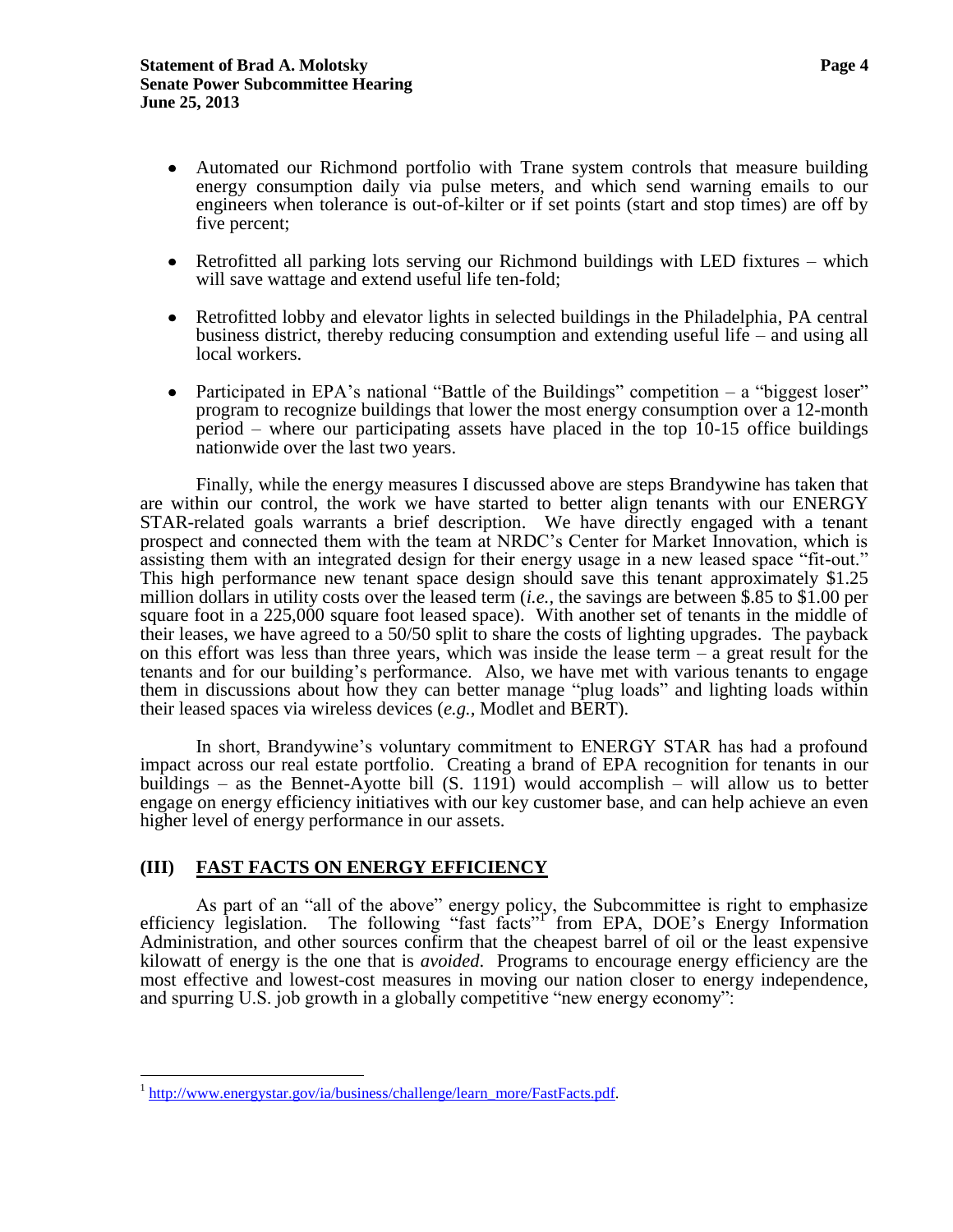- There are over 5 million commercial buildings and industrial facilities in the U.S., totaling about 70 billion square feet.
- The vast majority of commercial buildings standing today will be with us for decades and into the middle of this century. For example, in New York City, as much as 85% of commercial buildings that exist today will still be standing in 2030.<sup>2</sup>
- Commercial buildings account for approximately 20% of the nation's energy consumption, and as much as 80% of energy consumed in urban areas.
- The combined average annual energy costs for U.S. commercial buildings and industrial  $\bullet$ facilities is \$202.3 billion.
- About \$20 billion can be saved every year if the energy efficiency of commercial buildings and industrial facilities improves by 10%.
- The basic tools to retrofit buildings like efficient furnaces, boilers, water heaters, and  $\bullet$ spray foam insulation – are manufactured here in the United States and not in China, Germany, or elsewhere overseas.<sup>3</sup> Construction workers on retrofit projects rely on local workforce resources where, obviously, buildings are located.
- Saving energy is cheaper than producing energy. Our country should pursue an "all of  $\bullet$ the above" energy policy, but it is important to recognize the cost of a kilowatt hour of energy saved is cheaper than the cost of an equivalent kilowatt hour of energy produced:

### **[TABLE FOLLOWS ON NEXT PAGE]**

 $\overline{a}$ <sup>2</sup> PlaNYC, "Greater Greener Buildings Plan": [http://www.nyc.gov/html/gbee/downloads/pdf/greener\\_greater\\_buildings\\_plan.pdf.](http://www.nyc.gov/html/gbee/downloads/pdf/greener_greater_buildings_plan.pdf)

<sup>&</sup>lt;sup>3</sup> [http://green.blogs.nytimes.com/2010/03/12/made-in-the-u-s-a-efficiency-materials/.](http://green.blogs.nytimes.com/2010/03/12/made-in-the-u-s-a-efficiency-materials/)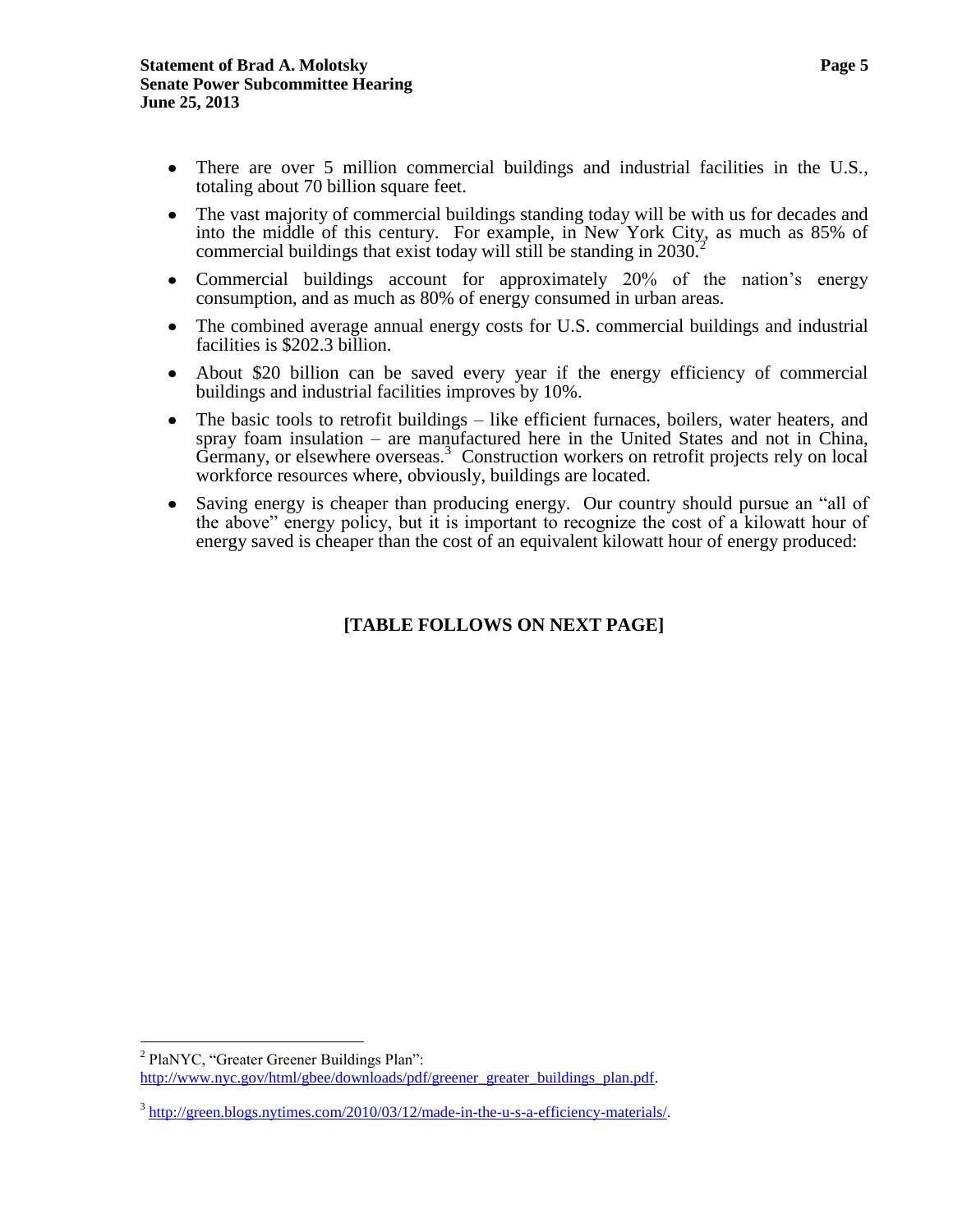$\overline{a}$ 

| <b>Technology</b>        | <b>Costs (per kilowatt hour)</b> |
|--------------------------|----------------------------------|
| <b>Energy Efficiency</b> | $2-3$ cents <sup>4</sup>         |
| Wind                     | 9 cents <sup>5</sup>             |
| Geothermal               | 10 cents                         |
| <b>Advanced Coal</b>     | 11 cents                         |
| <b>Advanced Nuclear</b>  | 11 cents                         |
| Solar PV                 | 21 cents                         |
| Offshore Wind            | 24 cents                         |

#### **Costs of Saving Energy vs. Producing Energy**

According to a report<sup>6</sup> released by the Building Owners and Managers Association  $\bullet$ (BOMA) International, the expenditures that sustain office building operations management, maintenance, repairs, building services and utilities—generate significant, continuous and growing expenditures that support local businesses, create job demand, and contribute significantly to U.S. gross domestic product (GDP):

For each dollar of office building expenditures, the U.S. economy gains  $$2.57$ . And for every one of those dollars, nearly 20 jobs not related to the building itself are supported.

 $\geq$  79.7 billion in office building operating expenditures contributed \$205.1 billion to GDP in 2011 – equivalent to the State of California's annual budget.

<sup>6</sup> "Where America Goes to Work: The Contribution of Office Building Operations to the Economy" (2012), available at [http://www.boma.org/industry-issues/state-local](http://www.boma.org/industry-issues/state-local-issues/Documents/2011_BOMA_Econ_Impct_FINAL%20Proof%20for%20print.pdf)[issues/Documents/2011\\_BOMA\\_Econ\\_Impct\\_FINAL%20Proof%20for%20print.pdf.](http://www.boma.org/industry-issues/state-local-issues/Documents/2011_BOMA_Econ_Impct_FINAL%20Proof%20for%20print.pdf)

<sup>&</sup>lt;sup>4</sup> Costs of saved energy ("CSE") per kilowatt hour ("kWh") for energy efficiency programs range from 2 cents to 3 cents per kWh. See American Council for an Energy Efficient Economy, "Saving Energy Cost-Effectively: A National Review of the Cost of Energy Saved Through Utility-Sector Energy Efficiency Programs" (Sept. 1, 2009), available at [http://www.aceee.org/research-report/u092.](http://www.aceee.org/research-report/u092)

<sup>&</sup>lt;sup>5</sup> Costs for all power generation sources in table provided by U.S. Energy Information Administration, "Levelized Cost of New Generation Resources," Annual Energy Outlook 2011, available at [http://www.eia.gov/oiaf/aeo/electricity\\_generation.html](http://www.eia.gov/oiaf/aeo/electricity_generation.html) (provides "Total System Levelized Cost" for various "Plant Type(s)" in dollars per megawatt hour ("mWh")). For purposes of table conversion: mWh /  $1000 = \text{kWh}$ .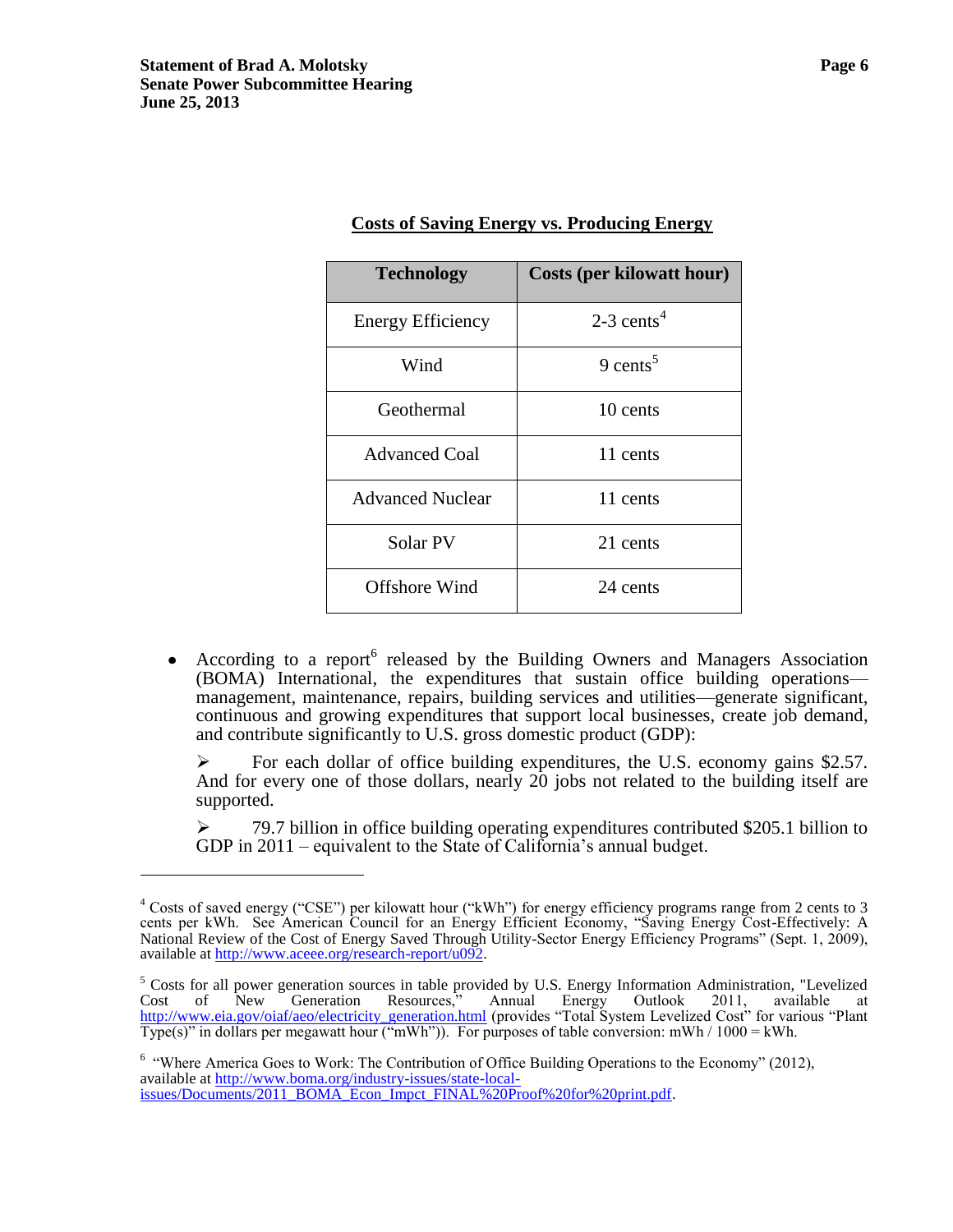As a result of the \$79.7 billion expenditures for office operations, 1.6 million *indirect* jobs were created across all sectors of the economy, about the same number employed by McDonald's worldwide. This is in addition to the estimated 2.2 million jobs *directly* related to the on-site management and operations of buildings.

With that foundation on the importance that Congress should place on energy efficiency policy, I appreciate this opportunity to draw the Subcommittee's attention specifically to "The Better Buildings Act" (S. 1191).

#### **(IV) THE BETTER BUILDINGS ACT (S. 1191) (a.k.a., "TENANT STAR")**

 Congress should enact S. 1191, sponsored by Senators Michael Bennet (D-CO) and Kelly Ayotte (R-NH), at the earliest opportunity.

Owners and managers of large buildings report that tenants consume 50% or more of their structures' total energy.<sup>7</sup> Accordingly, choices made by office tenants in designing and operating within leased commercial spaces have a great impact on U.S. energy consumption. Although tenants and building occupants have an essential role to play within spaces they control to improve overall building efficiency, to date bills introduced by Congress have focused on how real estate owners and developers may lower energy consumption at the "whole-building" level. This is only part of the issue. Office tenants like data centers, law firms, banks, trading floors, restaurants, and retail stores use high amounts of energy – especially in our nation's growth centers.

In Brandywine's experience, voluntary education and recognition programs create motivation for building owners to engage with tenants who account for vast quantities of the energy consumed by commercial real estate. S. 1191 is an innovative step forward in federal energy efficiency policy, because it takes a holistic approach by considering office tenants' impact on energy consumption. It will synchronize commercial landlords and tenants toward a common goal of lowering energy use in built environments across our nation. Notably, the bill does not impose regulations or mandates on businesses. Rather, the Better Buildings Act relies on market-driven, non-regulatory, "best practices" and recognition incentives to align building owners and occupants to cooperatively reduce demands on the energy grid. And, it warrants emphasis that this bill does not require new federal spending or appropriations, because it fits within existing, proven, and already-funded public-private partnership programs at EPA and DOE.

The Better Buildings Act offers two mechanisms to prompt tenants and landlords to cooperate on energy efficiency. The first concerns "best practices" to encourage highperformance design and construction of new tenant "fit-outs" of spaces in buildings, prior to the point they are occupied pursuant to the terms of a commercial lease agreement. The second concerns valuable marketing recognition for leased spaces after they are occupied, by offering a "Tenant Star" label for building occupants that distinguish themselves through high efficiency operations in the spaces or floors they lease. The "Tenant Star" label will serve to incent positive end-user behavior, help companies attract and retain like-minded employees, and may satisfy increasing demands from the shareholder and pension fund communities that call for investments in environmentally responsible business concerns.

<sup>&</sup>lt;sup>7</sup> Se[e http://www.nrdc.org/business/cgi/process.asp,](http://www.nrdc.org/business/cgi/process.asp)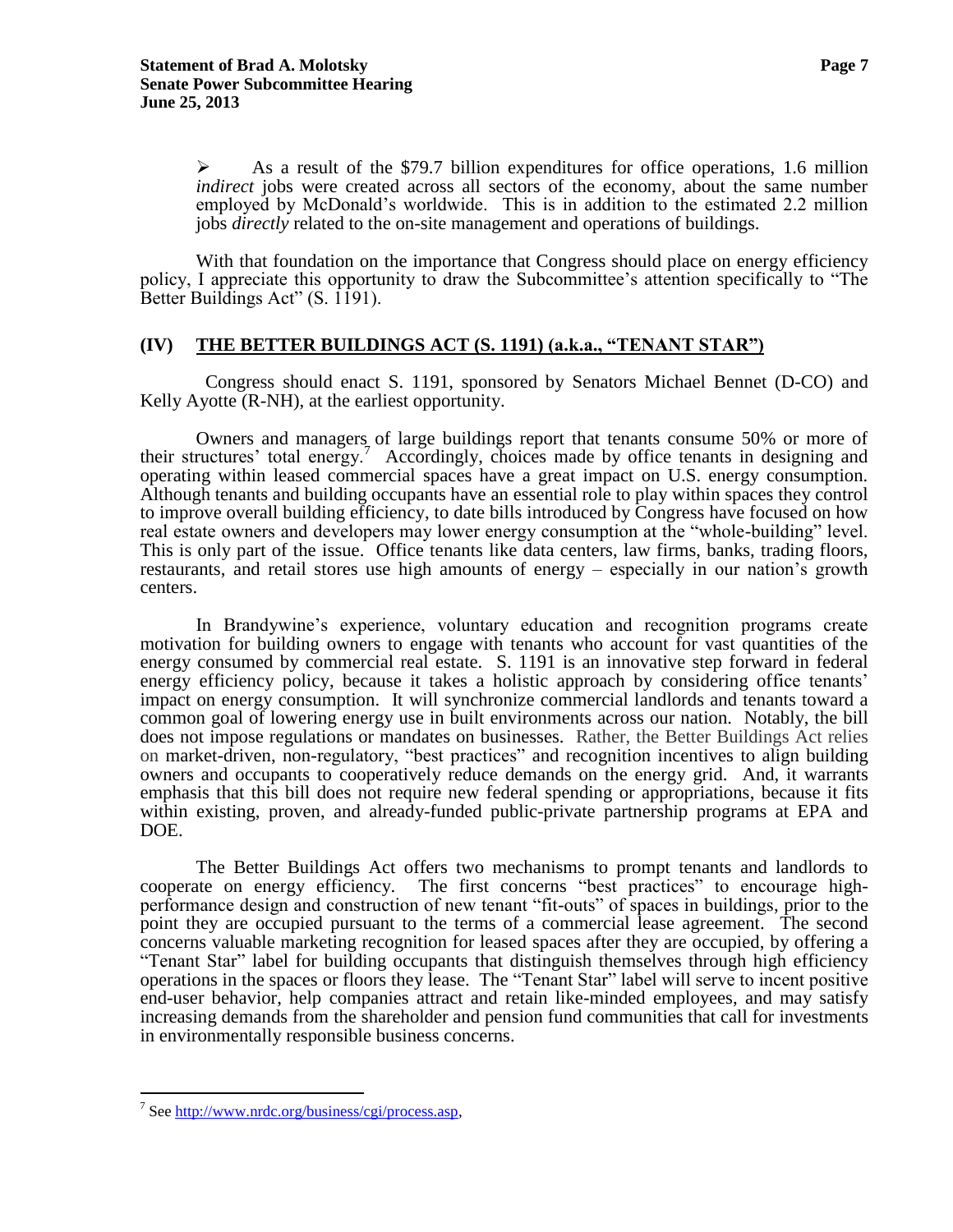#### **(1)** *Best Practices to Encourage New High Performance Tenant "Fit-Outs"*

Commercial tenants are most likely to make structural investments in the building spaces they occupy at the time they enter into new leases, or renew leases. S. 1191 would encourage high-performance design and construction of leased spaces at the point of new "fit-outs" by authorizing DOE to study and learn from private sector "best practices" of how commercially leased spaces are constructed up-front to achieve high performance, implement cost effective measures with viable pay-back periods, and ultimately reduce utility costs for businesses. Based on DOE's study, it may then develop a voluntary program – with stakeholder comment – to reward and recognize tenants that design and construct high performance leased spaces.

DOE would be given the platform to draw heavily from the groundbreaking work by the Natural Resources Defense Council's Center for Market Innovation (CMI). In particular, CMI is spearheading a "High Performance Tenant Demonstration Project" in collaboration with industry leaders and technical advisors including [Goldman Sachs,](http://www2.goldmansachs.com/citizenship/environmental-stewardship-and-sustainability/index.html) [Johnson Controls,](http://www.johnsoncontrols.com/) [Jones Lang LaSalle,](http://www.joneslanglasalle.com/Pages/Home.aspx) [Malkin Holdings,](http://malkinproperties.com/) [SKANSKA,](http://www.usa.skanska.com/) and [Urban Land Institute\(ULI\)/Greenprint.](http://www.greenprintfoundation.org/Default.aspx)

I strongly encourage the Subcommittee's members and staff to explore CMI's webpage<sup>8</sup> to gain a fuller appreciation for this project, which makes the business case for the design and construction of cutting edge and efficient tenant spaces. As CMI explains, the "High Performance Tenant Demonstration Project":

[A]ims to promote the compounding effect of owner/tenant collaboration, as tenants who value high performance spaces choose to locate or remain in buildings with highly efficient central systems and transparent energy management practices. As a result, building owners investing in central system energy efficiency improvements will not only garner operating savings, but will also gain competitive advantage in attracting and retaining these high value tenants.

CMI's Project team is modeling, quantifying, documenting, and publishing the energy savings generated by a series of high efficiency tenant build-outs, and the corresponding return on the tenants' respective incremental investments in the installed energy performance measures (EPMs). The Project case studies will also note the value placed by tenants on various other advantages to these build-outs, including furthering corporate social responsibility goals, and increasing employee attraction, retention, and productivity.

The CMI website contains a "how to" design guide, case studies, and describes a replicable "optimization process" for commercial landlords and tenants to consider how various energy performance measures can be packaged to reduce loads and manage occupant behavior in leased commercial spaces. CMI's work shows that its process – used in actual buildings (such as the Empire State Building) during the early stages of build-out and design of leased spaces – can provide 30 to 50 percent energy use savings compared to a standard code compliant space. The payback period for these measures is three to five years, ensuring that these projects "pencil out" and make for sound investment choices given the duration of commercial leases (generally around 10 years) in the nation's urban and suburban growth centers.

<sup>&</sup>lt;sup>8</sup> [http://www.nrdc.org/business/cgi/.](http://www.nrdc.org/business/cgi/)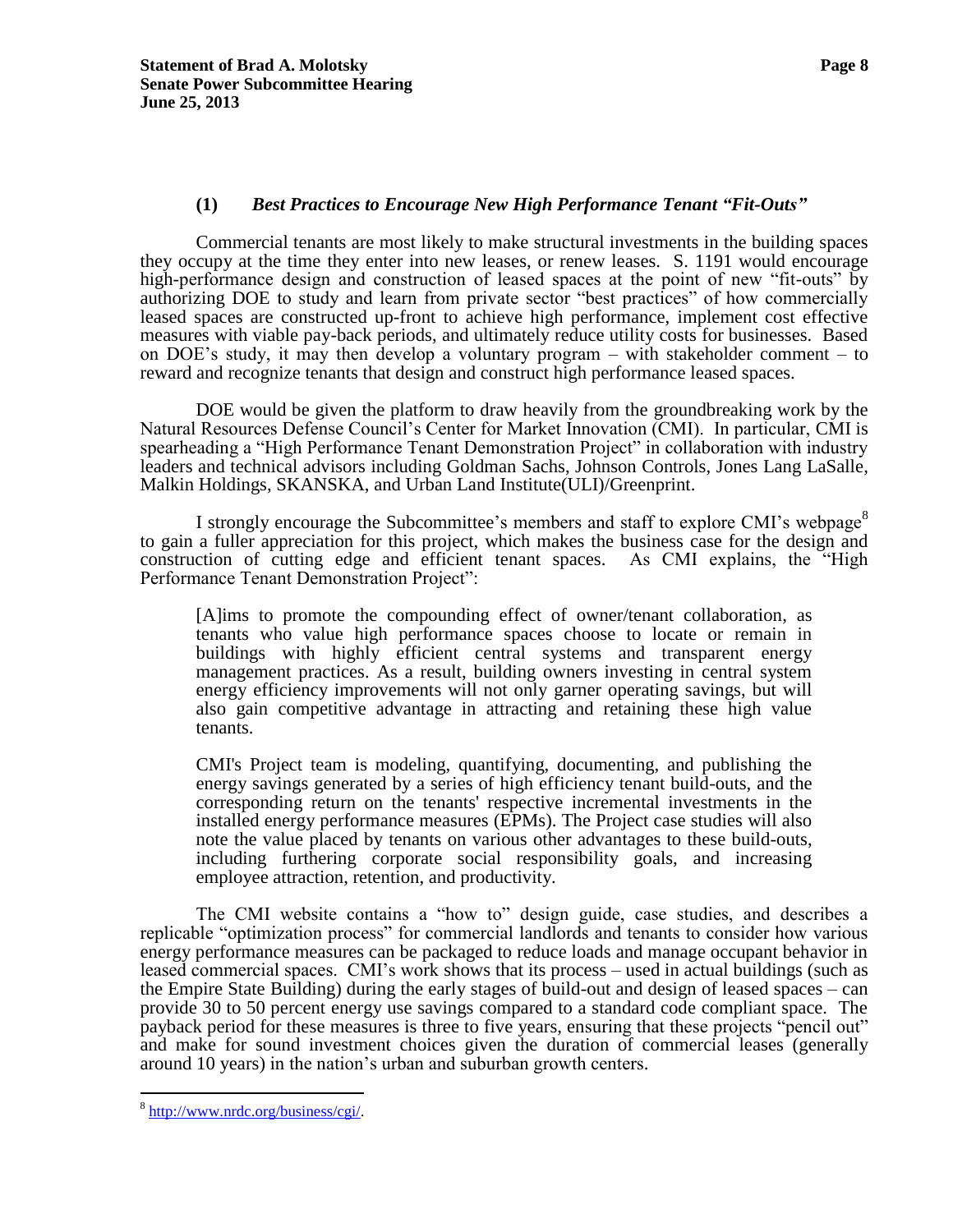The Bennet-Ayotte bill fills a market need in providing commercial landlords and tenants with information and "best practices" guidelines to select, design, build, and occupy spaces that will make a significant difference in energy usage and operations across the U.S. real estate sector.

#### **(2)** *Opportunities for Voluntary "Tenant Star" Recognition in Existing Leases*

In addition, once tenants move into their leased spaces, they should be able to gain recognition for energy efficient behaviors as a marketing tool to advertise to their own customers, investors, and other audiences. S. 1191 furthers this objective by authorizing EPA and DOE to develop a new program for a voluntary "Tenant Star" label. Such a program would build upon the widely successful ENERGY STAR label that is already available for real estate owners at the whole-building level.

The ENERGY STAR label for buildings has been available since 1999. Its growth, popularity – and impact – are well-documented.  $\frac{3}{2}$  Across the U.S., owners strive to voluntarily distinguish their buildings as ENERGY STAR rated, to attract tenants and satisfy investor demands. The Better Buildings Act brings this market-based program to the next level – with a tenant-oriented certification for leased spaces. Today's ENERGY STAR is based on wholebuilding recognition for "top of the class" energy performers. The Bennet-Ayotte bill correctly tackles energy efficiency as an issue that the commercial real estate sector must advance from both the "top-down" and "bottom-up." It would enable "Tenant Star" certified spaces within "ENERY STAR" whole-buildings and thereby transform – in a non-regulatory way – how building owners and their tenants think about energy efficiency.

Just as ENERGY STAR has dramatically improved how real estate owners, utilities, governments, and businesses interact to improve energy efficiency in buildings and lower energy costs, "Tenant Star" has vast potential to do the same. Please consider the following:

- ENERGY STAR buildings are located in all 50 states. Any member of Congress  $\bullet$ can find where these buildings are located in their states or districts with EPA's easy-to-use on-line locator tool.<sup>10</sup>
- Attached at the end of this statement are fact sheets<sup>11</sup> that EPA makes available on  $\bullet$ its website. They show the geographic range of cities and real estate markets from coast-to-coast that boast the most ENERGY STAR labeled buildings.
- EPA's facts sheets also explain that:
	- $\triangleright$  As of December 2012, more than 20,000 ENERGY STAR certified buildings across America helped save more than \$2.7 billion in annual utility bills.
	- $\triangleright$  The cumulative number of ENERGY STAR certified buildings increased by more than 24 percent from 2011 to 2012, representing more than 3 billion square feet of floorspace nationwide. In 2012 alone, more than 8,200

<sup>&</sup>lt;sup>9</sup> See "Celebrating a Decade of ENERGY STAR Buildings," available at: [http://www.energystar.gov/index.cfm?c=business.bus\\_ES\\_bldgs.](http://www.energystar.gov/index.cfm?c=business.bus_ES_bldgs)

<sup>&</sup>lt;sup>10</sup> [http://www.energystar.gov/index.cfm?fuseaction=labeled\\_buildings.locator.](http://www.energystar.gov/index.cfm?fuseaction=labeled_buildings.locator)

<sup>&</sup>lt;sup>11</sup> See "Data Trends" series: [http://www.energystar.gov/index.cfm?c=business.bus\\_energy\\_star\\_snapshot.](http://www.energystar.gov/index.cfm?c=business.bus_energy_star_snapshot)